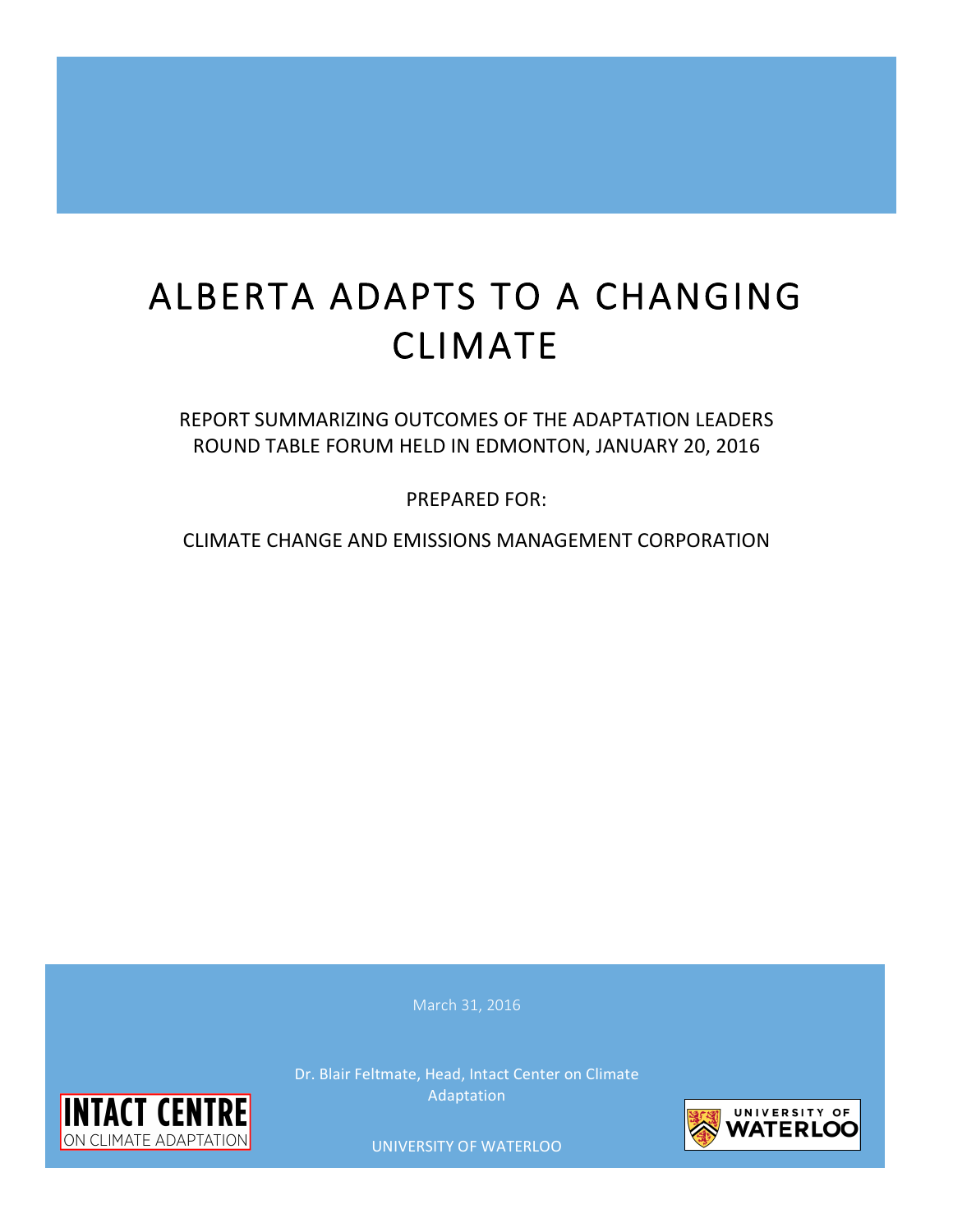# Table of Contents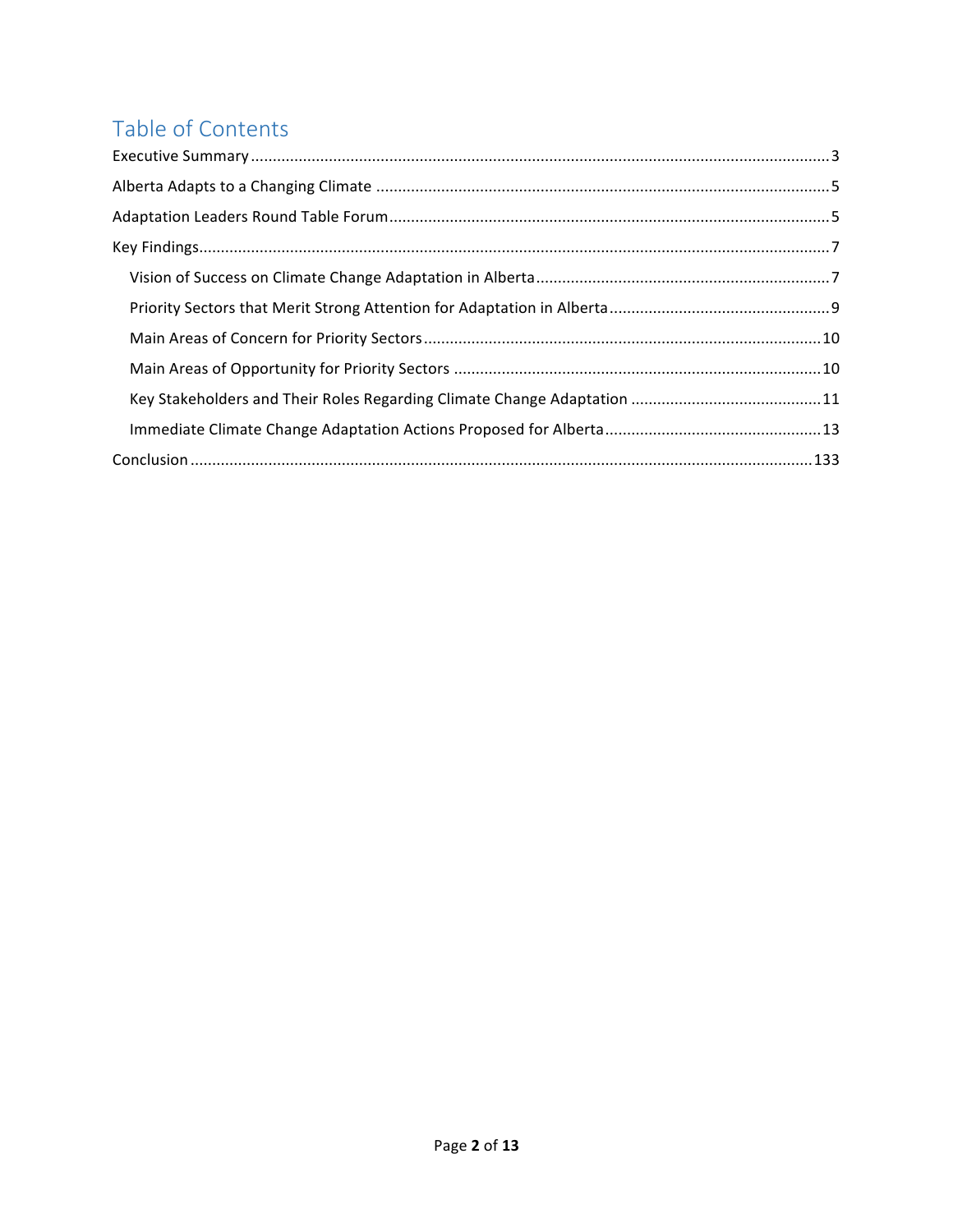# Executive Summary

This document was prepared for the **Climate Change and Emissions Management Corporation** (CCEMC) to report on the discussion of the Adaptation Leaders Round Table Forum ("Forum"). The Forum was held in Edmonton, January 20, 2016, to solicit stakeholder feedback on priority sectors for climate change adaptation and help inform the next steps stakeholders could take to address adaptation.

Stakeholder feedback was collected regarding strategic approaches for climate change adaptation in the province, including:

- Vision of success on climate change adaptation in Alberta
- Confirmation of the priority sectors that merit strong attention for adaptation in Alberta
- Examples of challenges and opportunities for climate change adaptation across the priority sectors from economic, environmental and social stand-points
- Identification of key stakeholders, who should be involved in climate change adaptation in Alberta, as well as their roles
- Suggestions of immediate climate change adaptation actions that should be taken in reference to the priority sectors

Approximately 100 Forum attendees confirmed that the following priority sectors are critical areas of focus for the advancement of climate change adaptation in Alberta:

- Extreme Weather Events (including Droughts, Floods, Heatwaves, Hail, Wind and Fire)
- Infrastructure, Transportation and Land-Use Planning
- Bio-Economy (Agriculture, Biodiversity and Health)
- Economics, Finance, Insurance
- Energy and Natural Resources Management
- Health and Social Protection
- Institutional Requirements and Capacity Building
- Aboriginal Issues

The stakeholders provided the following feedback on Alberta's strategic approaches to climate change adaptation:

- Success on climate change adaptation in the province is multi-faceted. Minimally, this requires embracing a longer term vision, a focus on preventative actions, community buy-in and improved climate-related education amongst all aspects of the citizenry, as critical components that would ensure holistic climate change adaptation.
- An information gap exists regarding: data critical to performing climate change impact assessments; baselines, trends, benchmarks and climate adaptation KPIs; and value for money analytics to prioritize adaptation actions.
- To address the information gap, the creation for a system of knowledge transfer was suggested. It was the view of stakeholders that the aim of knowledge transfer is to leverage existing tools, climate change models and best practices, as well as to foster collaboration and partnerships. To facilitate this multi-disciplinary and cross-jurisdictional knowledge transfer, the creation of a Climate Change and Traditional [Aboriginal] Knowledge Working Group was proposed.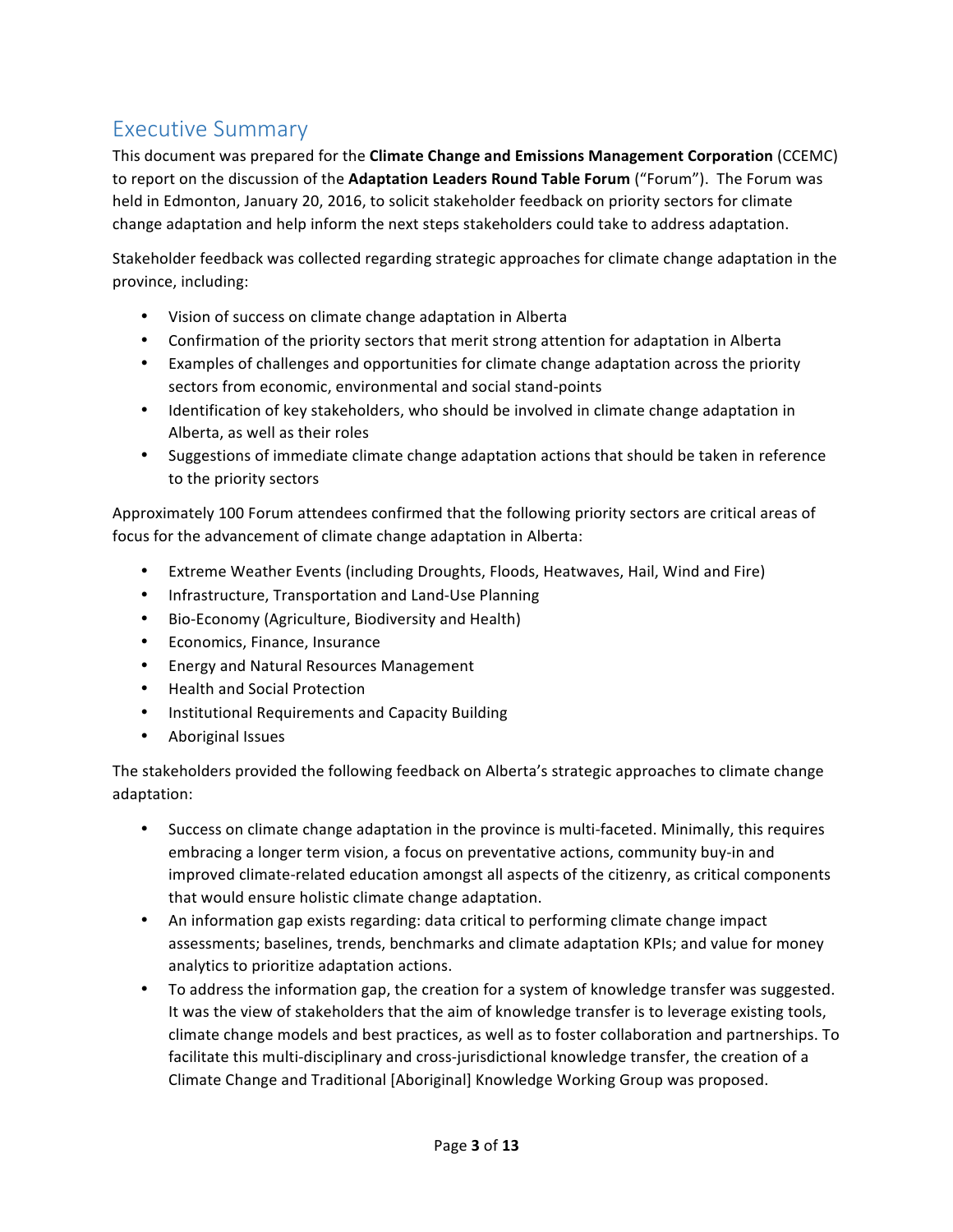• Engagement across federal, provincial and municipal levels of government with industry, Aboriginal communities, NGOs, academe, builders and land developers, as well as with the media and general public is critical for successful climate change adaptation.

In terms of the immediate next steps, the majority of stakeholders agreed on the following:

- 1. Alberta needs to develop a **Climate Change Adaptation Strategy**
- 2. Municipalities need to undertake Risk Assessments to identify climate change vulnerabilities and opportunities
- 3. Municipalities need to develop and implement Adaptation Plans to reduce negative impacts of extreme weather events and leverage opportunities that a changing climate presents.

The subsequent components of this report further elaborate on these core outcomes.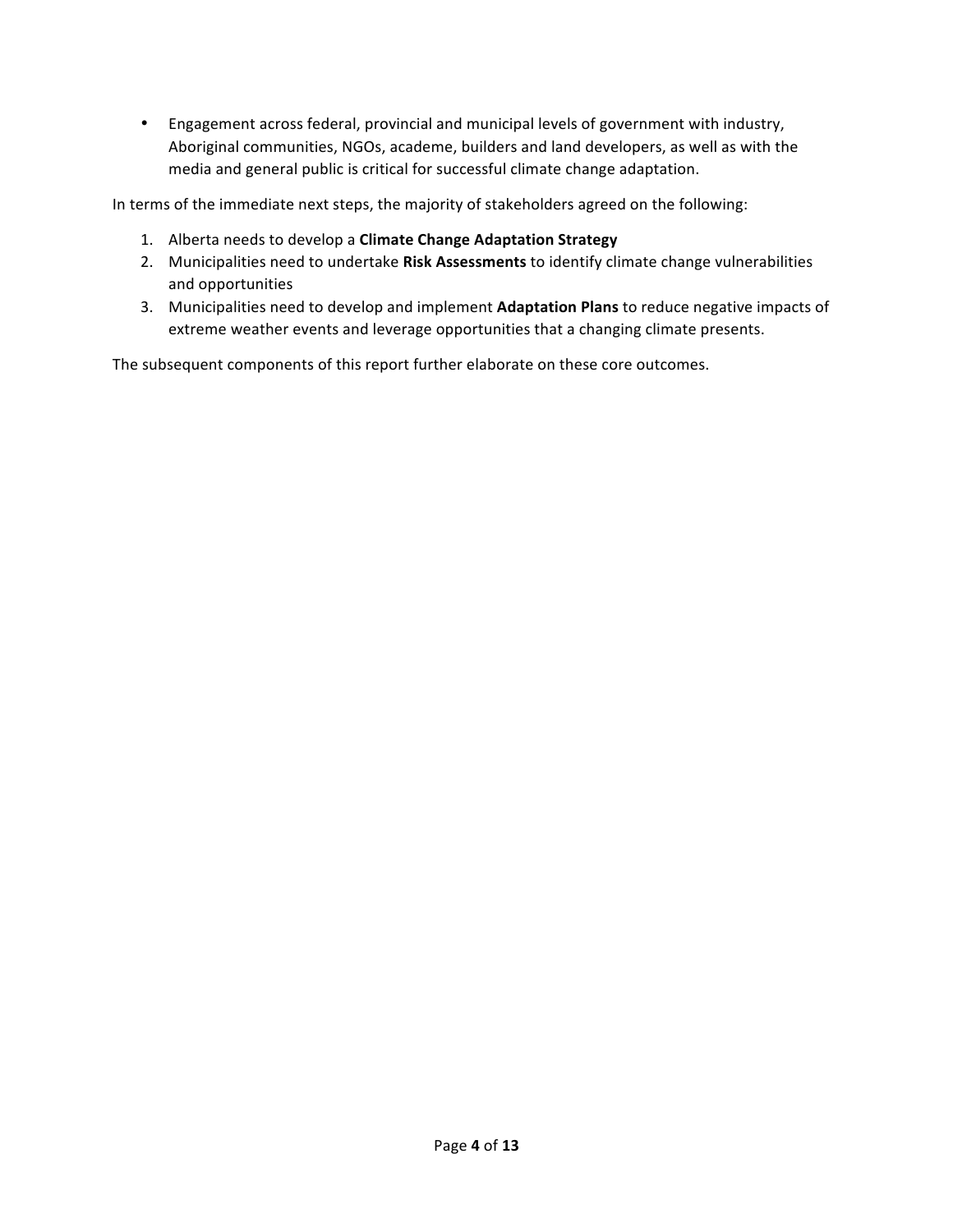# Alberta Adapts to a Changing Climate

In 2015, the CCEMC issued a discussion paper titled **Alberta Adapts to a Changing Climate**. The paper explored climate change impacts and vulnerabilities in Alberta, profiled examples of consequences and associated costs incurred due to extreme weather events, and called for stakeholder feedback on what the strategic approach should be in reference to adaptation to climate change throughout Alberta.

The document outlined seven priority sectors in reference to climate adaptation:

- 1. Extreme Weather Events
- 2. Infrastructure, Transportation and Land-Use Planning
- 3. Bio-Economy (Agriculture, Biodiversity and Health)
- 4. Economics, Finance, Insurance
- 5. Energy and Natural Resources Management
- 6. Health and Social Protection
- 7. Institutional Requirements and Capacity Building

# Adaptation Leaders Round Table Forum

On January 20, 2016, the CCEMC organized an **Adaptation Leaders Round Table Forum** in Edmonton. During the forum, an **Inspired Conversations Session** was held to receive input on the seven priority sectors from a diverse group of stakeholders, as well as to gather feedback on the following:

- Vision of success on climate change adaptation in Alberta
- Confirmation of the priority sectors that merit strong attention for adaptation in Alberta
- Examples of challenges and opportunities for climate change adaptation across the priority sectors from economic, environmental and social stand-points
- Identification of key stakeholders who should be involved in climate change adaptation in Alberta, as well as their roles
- Suggestions of immediate climate change adaptation actions that should be taken in reference to the priority sectors

Over 100 stakeholders provided feedback on these topics. These stakeholders represented the following groups:

- Federal, provincial and municipal governments
- Academe
- Non-governmental organizations s
- Aboriginal community members
- Capital markets representatives
- Industry representatives
- Securities commissions
- Legal community
- General citizenry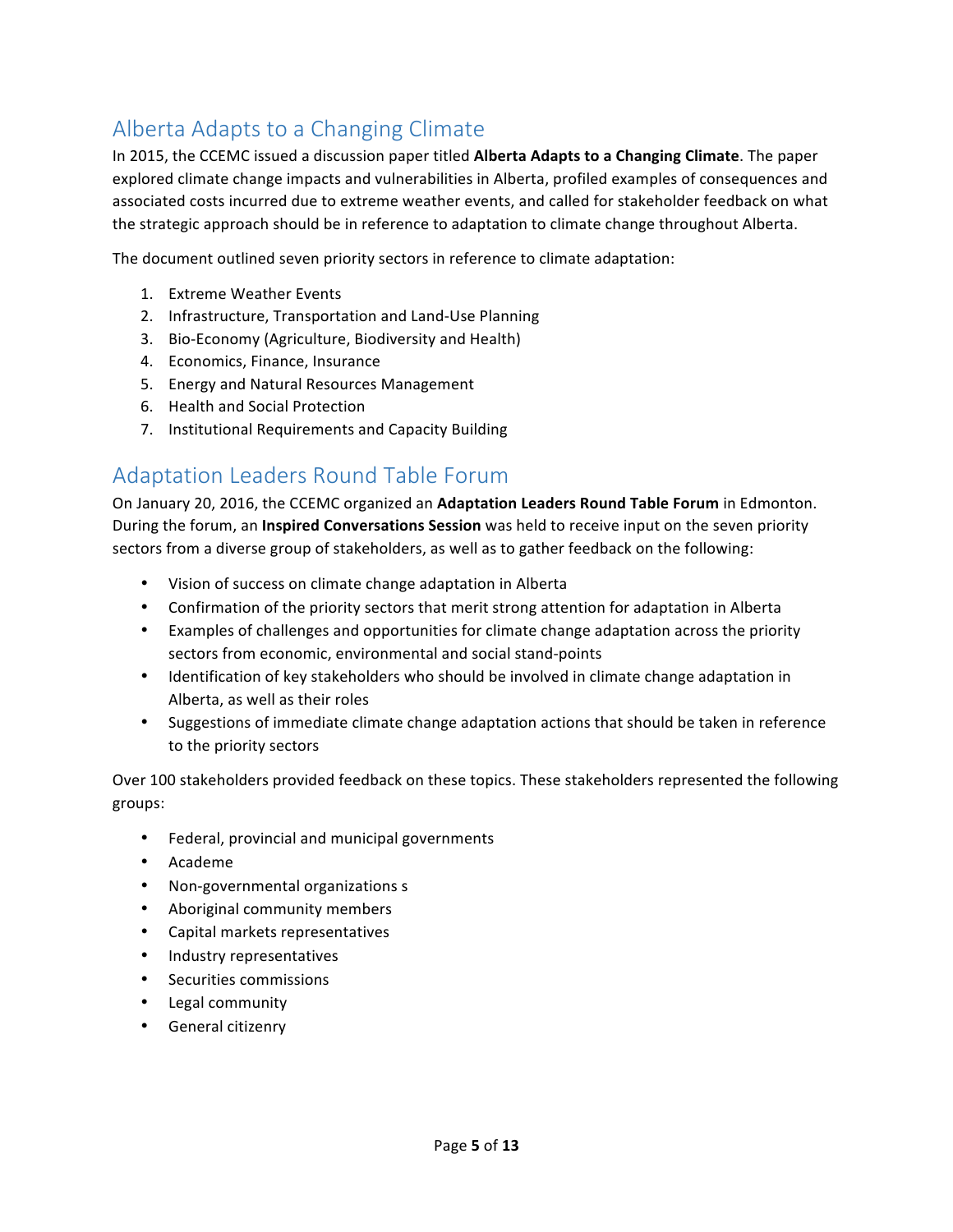These stakeholders were self-divided into groups of 7-15 people to discuss general and priority sectorspecific questions posed by the CCEMC. Membership in a group was on a "first come, first in" basis, with stakeholders signing up to their first and second choices until all groups, corresponding to the priority sectors, were fully constituted.

The stakeholders invited to the forum were asked to read the "Alberta Adapts to a Changing Climate" discussion paper prior to attending the Forum. Accordingly, the stakeholders were familiar with the seven priority sectors and with the strategy questions posed by the CCEMC. Based on the reading, stakeholders identified an additional priority sector, "Aboriginal Issues", which was not explicitly stated as a priority sector in the discussion paper. Accordingly, eight groups were constituted:

- Group 1 Priority Sector 1: Extreme Weather Events
- Group 2 Priority Sector 2: Infrastructure, Transportation and Land-Use Planning
- Group 3 Priority Sector 3: Bio-Economy
- Group 4 Priority Sector 4: Economics, Finance, Insurance
- Group 5 Priority Sector 5: Energy and Natural Resources Management
- Group 6 Priority Sector 6: Health and Social Protection
- Group 7 Priority Sector 7: Institutional Requirements and Capacity Building
- Group 8 \*NEW\* Priority Sector 8: Aboriginal Issues

Table 1 outlines the agenda for the **Inspired Conversations Session** and the questions that the stakeholders were asked to discuss. The session was facilitated by Dr. Blair Feltmate, Head, Intact Center on Climate Adaptation, University of Waterloo.

| <b>Time</b>    | <b>Discussion Items</b>                                                                                                                                                                                                                                                                                                                                                                                       |
|----------------|---------------------------------------------------------------------------------------------------------------------------------------------------------------------------------------------------------------------------------------------------------------------------------------------------------------------------------------------------------------------------------------------------------------|
| 12:30-12:45 pm | Dr. Blair Feltmate introduces Inspired Conversations session                                                                                                                                                                                                                                                                                                                                                  |
| 12:45-1:00 pm  | Organize Roundtables (attendees move to discussion tables)                                                                                                                                                                                                                                                                                                                                                    |
| $1:00-1:10$ pm | Table Facilitators provide context for table discussions                                                                                                                                                                                                                                                                                                                                                      |
| $1:10-2:00$ pm | Table Discussion<br>What would success on adaptation look like for a typical Albertan<br>community and priority sector?<br>What would success, from the perspective of adaptation, look like for<br>$\bullet$<br>Alberta?                                                                                                                                                                                     |
| 2:00-2:08 pm   | <b>Break</b>                                                                                                                                                                                                                                                                                                                                                                                                  |
| $2:08-3:00$ pm | <b>Table Discussion</b><br>Does the Priority Sector merit strong attention by Albertans from the<br>perspective of adaptation (Strongly Disagree, Disagree, Neutral, Agree,<br>Strongly Agree)<br>What are the main concerns for this Sector from an economic,<br>$\bullet$<br>environmental and social perspective?<br>What are the main areas of opportunity for this Sector from an economic,<br>$\bullet$ |

|  |  |  |  |  | Table 1: Agenda for the Adaptation Leaders Round Table Forum: Inspired Conversations Session |
|--|--|--|--|--|----------------------------------------------------------------------------------------------|
|--|--|--|--|--|----------------------------------------------------------------------------------------------|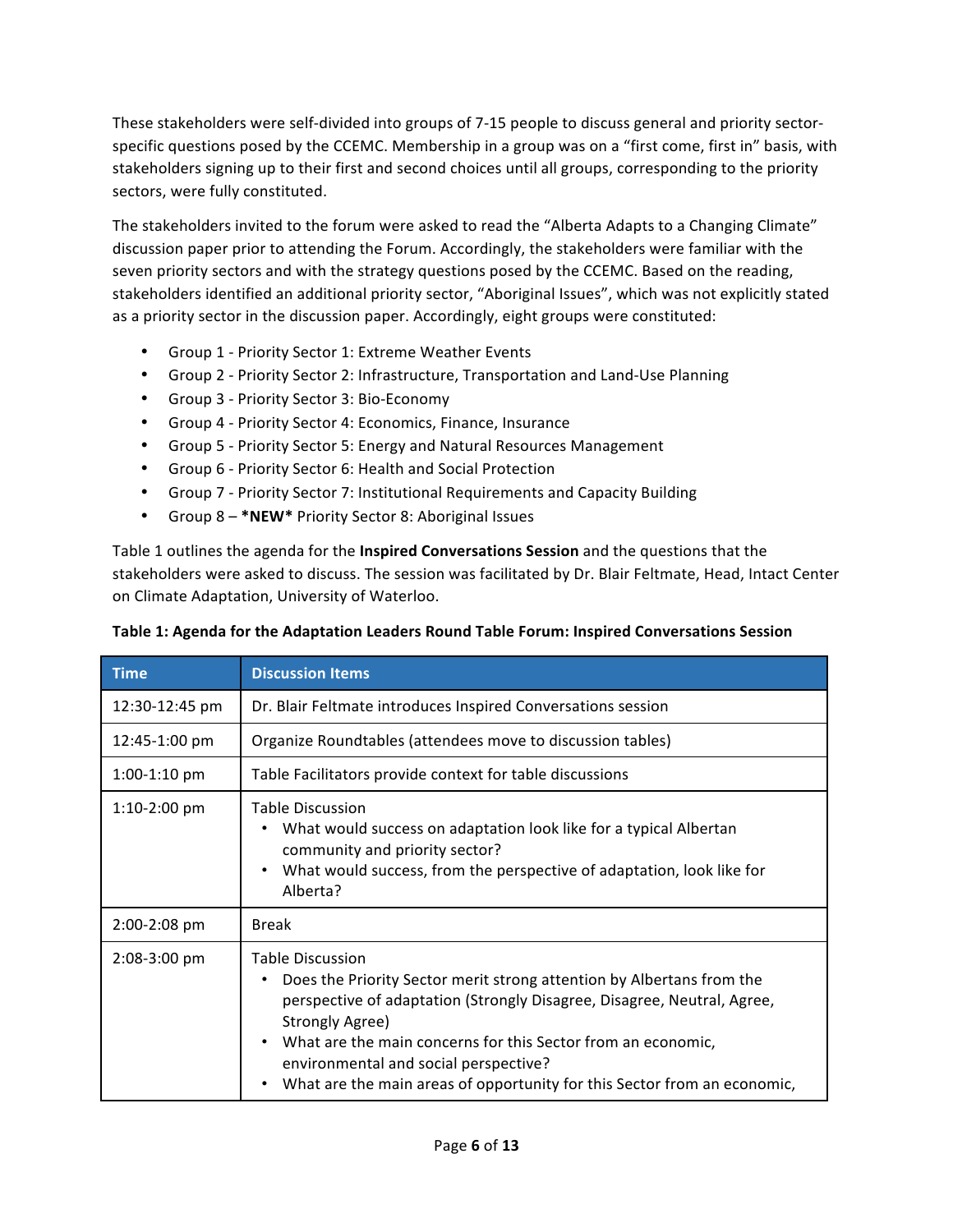|                | environmental and social perspective?<br>Who should be involved in adaptation planning in reference to the Sector,<br>$\bullet$<br>and what role should they play? (examples include municipalities,<br>Government of Alberta, federal government, Indigenous communities,<br>businesses, industry, academia, etc.)<br>Are there one or two key adaptation actions that should be taken in the<br>immediate term in reference to the Sector? |
|----------------|----------------------------------------------------------------------------------------------------------------------------------------------------------------------------------------------------------------------------------------------------------------------------------------------------------------------------------------------------------------------------------------------------------------------------------------------|
| $3:00-3:08$ pm | <b>Break</b>                                                                                                                                                                                                                                                                                                                                                                                                                                 |
| $3:08-4:15$ pm | Reporting of Key Findings by each Round Table                                                                                                                                                                                                                                                                                                                                                                                                |

Sections following provide a summary of key findings from the **Inspired Conversations Session**.

# Key Findings

# Vision of Success on Climate Change Adaptation in Alberta

In response to the first question posed to stakeholders, "What would success on adaptation look like for a typical Albertan community and priority sector?", nine key success factors emerged, as summarized in Figure 1.

|                | <b>Climate Change</b><br><b>Adaptation Success</b><br><b>Factors by Priority</b><br><b>Sector</b> | <b>Extreme</b><br><b>Weather</b><br><b>Events</b> | Infra.,<br>Transp. &<br>Land-Use<br><b>Planning</b> | Bio-<br>Economy | Econ.,<br>Finance &<br><b>Insurance</b> | <b>Energy and</b><br>Nat.<br><b>Resource</b><br><b>Mngmt</b> | <b>Health &amp;</b><br><b>Social</b><br><b>Protection</b> | Instit. Req's<br>& Capacity<br><b>Building</b> | <b>Aboriginal</b><br><b>Issues</b> |
|----------------|---------------------------------------------------------------------------------------------------|---------------------------------------------------|-----------------------------------------------------|-----------------|-----------------------------------------|--------------------------------------------------------------|-----------------------------------------------------------|------------------------------------------------|------------------------------------|
| $\mathbf{1}$   | Long-term approach                                                                                | $\sqrt{}$                                         | $\checkmark$                                        | $\checkmark$    | $\checkmark$                            | $\checkmark$                                                 | $\checkmark$                                              |                                                | $\sqrt{}$                          |
| $\overline{2}$ | Prevention focus                                                                                  |                                                   | $\checkmark$                                        | $\checkmark$    | $\checkmark$                            | $\checkmark$                                                 | $\checkmark$                                              |                                                |                                    |
| 3              | Community-centric                                                                                 | $\sqrt{ }$                                        | $\checkmark$                                        | $\checkmark$    | $\checkmark$                            | $\checkmark$                                                 | $\checkmark$                                              |                                                | $\checkmark$                       |
| 4              | Education, awareness<br>and engagement                                                            |                                                   | $\checkmark$                                        |                 |                                         |                                                              | $\checkmark$                                              |                                                |                                    |
| 5              | Systems integration                                                                               | $\checkmark$                                      | $\checkmark$                                        | $\checkmark$    | $\checkmark$                            |                                                              |                                                           | $\checkmark$                                   |                                    |
| 6              | Risk assessment and<br>mitigation                                                                 | $\checkmark$                                      |                                                     |                 | $\checkmark$                            |                                                              | $\checkmark$                                              | $\checkmark$                                   |                                    |
| $\overline{7}$ | Standardization                                                                                   | $\sqrt{}$                                         |                                                     | $\checkmark$    |                                         |                                                              | $\checkmark$                                              | $\checkmark$                                   |                                    |
| 8              | <b>Biological integrity</b>                                                                       |                                                   | $\checkmark$                                        | $\sqrt{ }$      |                                         | $\checkmark$                                                 |                                                           |                                                |                                    |
| 9              | Positive economic impact                                                                          | $\sqrt{ }$                                        | $\checkmark$                                        | $\checkmark$    | $\sqrt{}$                               |                                                              |                                                           |                                                |                                    |

#### **Figure 1: Success Factors for Climate Change Adaptation in Alberta, by Priority Sector**

The nine climate change adaptation success factors outlined above were characterized as follows:

### 1. Long-term approach

- Ensure a long-term vision on climate change / design for the future
- Embrace long-term investments that take adaptation into account
- Examine lifecycle planning based on the inclusion of climate change/extreme weather and the need to embrace adaptation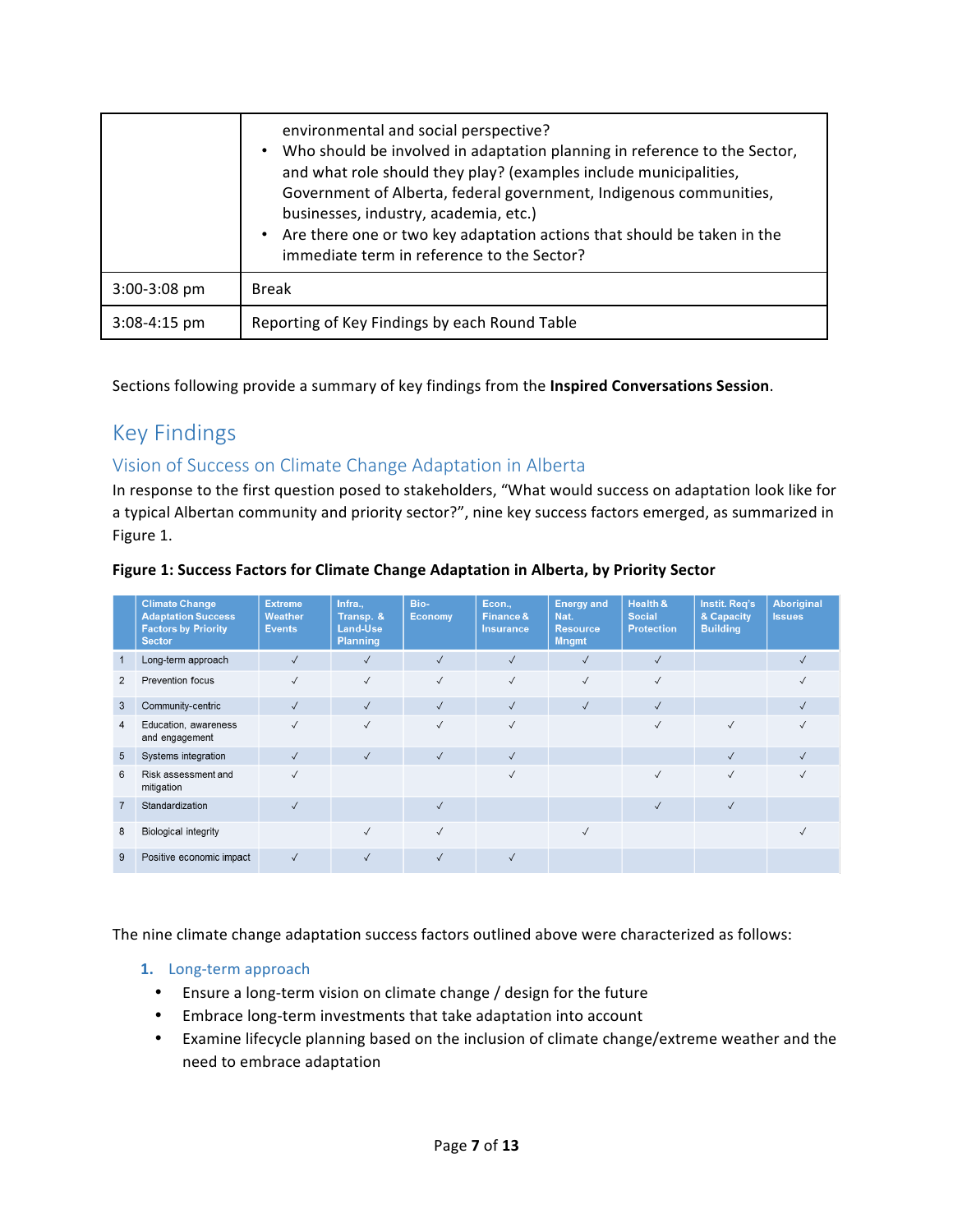# **2.** Prevention focus

- Ensure planned resilience based on adaptation
- Focus on the need to embrace mitigation of GHGs alongside adaptation best practices
- Establish processes to focus on on-going adaptation applied to infrastructure development

## **3.** Community-centric

- Ensure communities embrace adaptation best practices
- Ensure adaptation resources are equitably distributed between urban vs. rural communities

# **4.** Education, awareness and engagement

- Promote community education on adaptation
- Ensure the public has access to user-friendly information regarding climate change/adaptation

# **5.** Systems integration

- Ensure integrated infrastructure planning embraces adaptation
- Encourage regional and inter-jurisdictional approaches to create synergies regarding adaptation
- Consider natural impacts of climate change on ecosystems and watersheds, and facilitate adaptation measures where appropriate
- Try to break down organizational barriers where/when possible

## **6.** Risk assessment and mitigation

- Conduct risk assessments to identify vulnerabilities to climate change
- Engage risk mitigation through adaptation actions

### **7.** Positive economic impact

- Facilitate adaptation practices to reduce the cost of climate change to government(s)
- Facilitate adaptation practices to reduce insurance claims
- Facilitate adaptation practices to increase (and not diminish) GDP
- Facilitate protection of current infrastructure/businesses that may be vulnerable to climate change

### **8.** Biological integrity

- Engage efforts to limit the impact of climate change on biodiversity
- Engage activities to maintain sustainable forests vs. the impacts of climate change
- Ensure adaptation factors into agricultural production
- Identify best adaptation efforts to maintain biological diversity across aquatic and terrestrial ecosystems, and to maintain soil quality

# **9.** Standardization

- Standardize the sharing of adaptation information across industry sectors
- Share best adaptation practices amongst emergency providers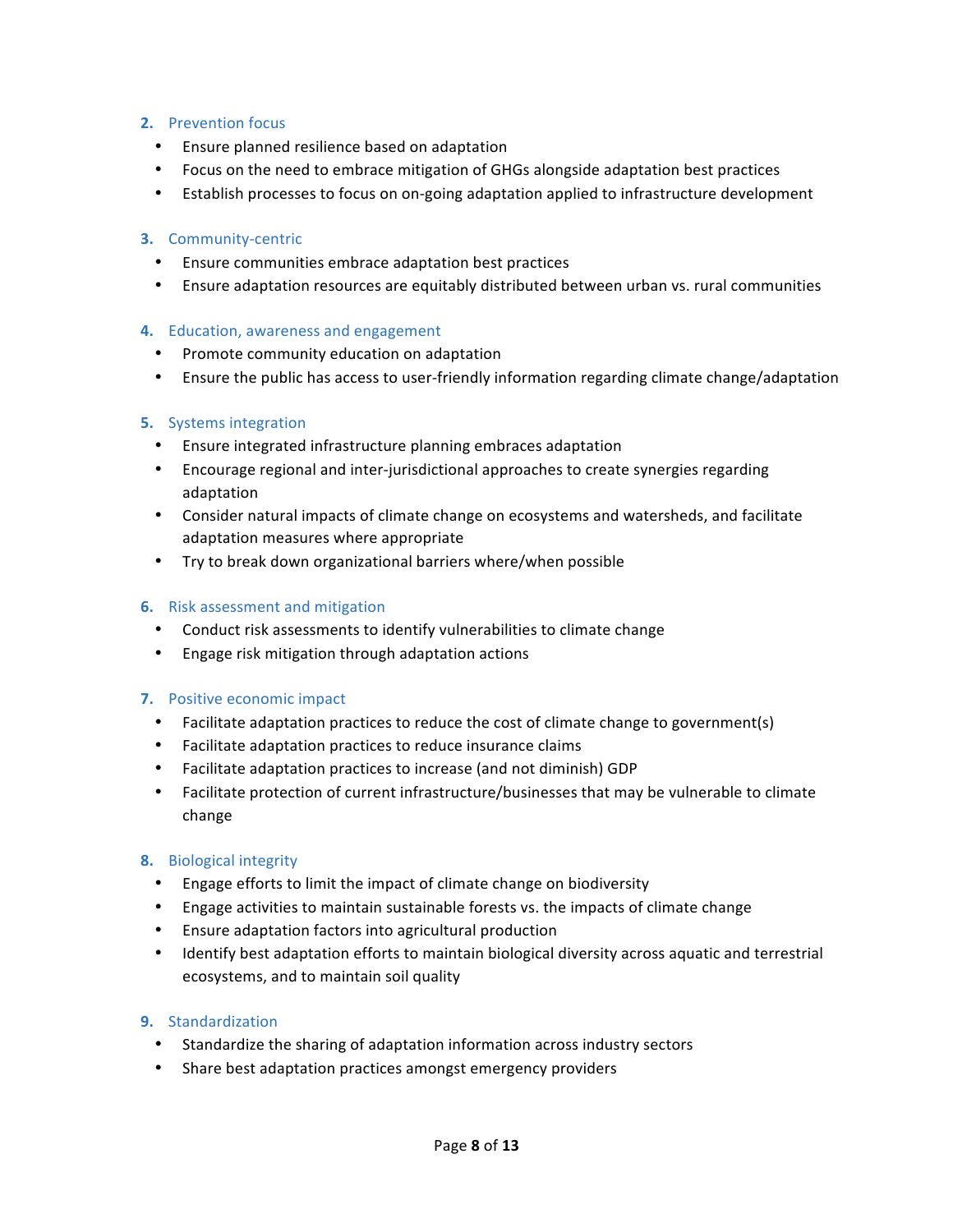A second question was also presented to stakeholders: "What would success on adaptation look like for Alberta currently, and 20, 30 and 50 years forward, from economic, environmental and social perspectives?"

While a rich dialogue ensued, stakeholders focused their responses on general themes that would influence success on climate change adaptation best practices going forward. The following were key areas of focus that emerged from that discussion:

# **1.** Dialogue

- Need for clear communication
- Need for consistent messaging
- Need for two-way information flow between all stakeholders

# **2.** Strategic Approach

- Need to establish process for climate adaptation policy development
- Must develop a stakeholder map in reference to adaptation needs
- Must monitor and evaluate adaptation performance
- Establish key performance indicators (KPIs) to quantify best adaptation practices

# **3.** Design and Construction

• Ensure sustainability and climate change adaptation factors into new build and scheduled retrofit construction considerations

# **4.** Economic Transformation

- Identify sustainable ways of doing business across sectors that incorporates adaptation (e.g., agriculture, farming, forestry and etc.)
- Establish means to economically value natural ecosystems from the perspective of operationalizing adaptation
- Identify vulnerability of supply chains as they may be impacted by extreme weather/climate change

# **5.** Educated Communities

- Educate the general public in reference to climate change impacts
- Facilitate the public's preparedness to take action / embrace adaptation

# **6.** Land-use Planning

- Ensure adaptation factors into integrated planning
- Consider adaptation across short- and long-term time horizons

# Priority Sectors that Merit Strong Attention for Adaptation in Alberta

As noted above, the CCEMC identified seven priority sectors for climate change adaptation in Alberta. Accordingly, the CCEMC asked "Does the Priority Sector merit strong attention by Albertans from the perspective of adaptation?" While responses from both the Bio-Economy and the Health and Social Protection groups were not formally recorded (no explanation was provided from either group), based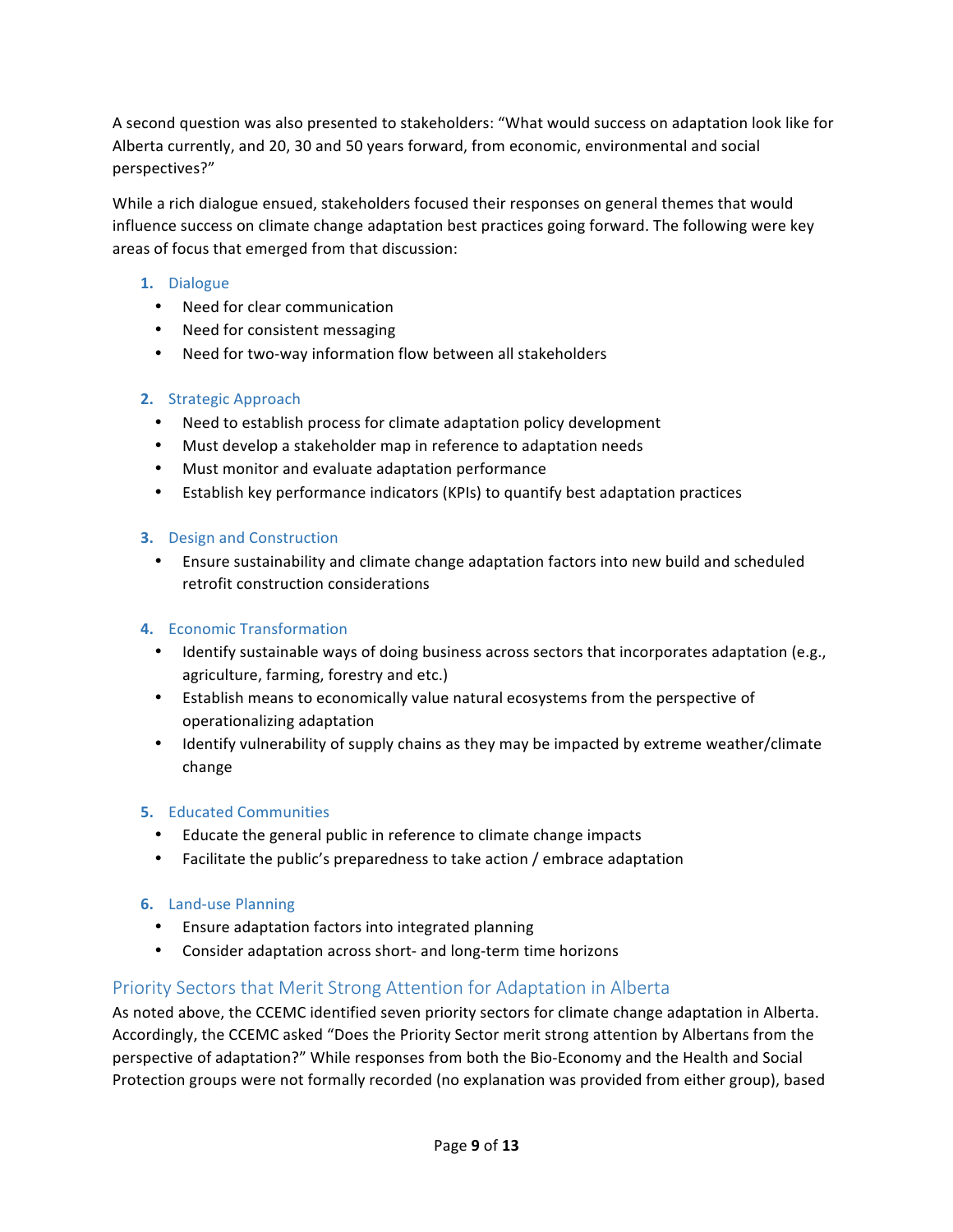on the ensuing discussion, it could be concluded that all stakeholders strongly agreed that the priority sectors identified by the CCEMC merit attention (see Figure 2).

# Figure 2: Degree of Stakeholder Agreement on Priority Sectors that Merit Attention for Climate **Change Adaptation in Alberta**

|   | <b>Degree of Agreement</b><br>by Priority Sector | <b>Extreme</b><br>Weather<br><b>Events</b> | Infra.,<br>Transp. &<br>Land-Use<br><b>Planning</b> | Bio-<br><b>Economy</b> | Econ.,<br>Finance &<br><b>Insurance</b> | <b>Energy and</b><br>Nat.<br><b>Resource</b><br><b>Mngmt</b> | Health &<br><b>Social</b><br><b>Protection</b> | Instit. Req's<br>& Capacity<br><b>Building</b> | <b>Aboriginal</b><br><b>Issues</b> |
|---|--------------------------------------------------|--------------------------------------------|-----------------------------------------------------|------------------------|-----------------------------------------|--------------------------------------------------------------|------------------------------------------------|------------------------------------------------|------------------------------------|
|   | <b>Strongly Disagree</b>                         |                                            |                                                     |                        |                                         |                                                              |                                                |                                                |                                    |
|   | Disagree                                         |                                            |                                                     |                        |                                         |                                                              |                                                |                                                |                                    |
| 3 | Neutral                                          |                                            |                                                     |                        |                                         |                                                              |                                                |                                                |                                    |
| 4 | Agree                                            |                                            |                                                     |                        |                                         |                                                              |                                                |                                                |                                    |
| 5 | Strongly Agree                                   |                                            |                                                     |                        |                                         |                                                              |                                                |                                                |                                    |

As well, stakeholders identified an additional priority sector that merits strong attention by Albertans from the perspective of adaptation - "Aboriginal Issues", which was not explicitly stated as a priority sector in the original discussion paper.

# Main Areas of Concern for Priority Sectors

Responses to the CCEMC question "What are the main concerns for this Priority Sector from an economic, environmental and social perspective?", as per each priority sector, are illustrated in Figure 3.

|                | <b>Areas of Concern by</b><br><b>Priory Sector</b>            | <b>Extreme</b><br>Weather<br><b>Events</b> | Infra.,<br>Transp. &<br>Land-Use<br><b>Planning</b> | Bio-<br><b>Economy</b> | Econ.,<br>Finance &<br><b>Insurance</b> | <b>Energy and</b><br>Nat.<br><b>Resource</b><br><b>Mngmt</b> | <b>Health &amp;</b><br><b>Social</b><br><b>Protection</b> | Instit. Req's<br>& Capacity<br><b>Building</b> | <b>Aboriginal</b><br><b>Issues</b> |
|----------------|---------------------------------------------------------------|--------------------------------------------|-----------------------------------------------------|------------------------|-----------------------------------------|--------------------------------------------------------------|-----------------------------------------------------------|------------------------------------------------|------------------------------------|
| 1              | Information Gap                                               | $\checkmark$                               | $\checkmark$                                        | $\sqrt{ }$             | $\sqrt{ }$                              | $\sqrt{ }$                                                   | $\checkmark$                                              | $\checkmark$                                   |                                    |
| $\overline{2}$ | Access to capital /<br>capacity to respond                    |                                            | $\checkmark$                                        |                        | $\checkmark$                            | $\sqrt{ }$                                                   | $\checkmark$                                              |                                                |                                    |
| 3              | Public education and<br>awareness                             |                                            | $\checkmark$                                        |                        | $\sqrt{}$                               |                                                              | $\checkmark$                                              |                                                |                                    |
| 4              | Water management                                              | $\checkmark$                               | $\checkmark$                                        | $\checkmark$           |                                         | $\sqrt{ }$                                                   |                                                           |                                                |                                    |
| 5              | Agriculture (crop<br>changes) and forestry<br>(deforestation) | $\sqrt{}$                                  |                                                     | $\sqrt{}$              |                                         | $\checkmark$                                                 |                                                           |                                                |                                    |
| 6              | Land use planning                                             |                                            | $\sqrt{}$                                           | $\checkmark$           |                                         | $\sqrt{ }$                                                   |                                                           |                                                |                                    |
|                | Quality of life, health and<br>safety                         |                                            | $\checkmark$                                        | $\sqrt{ }$             |                                         | $\checkmark$                                                 | $\checkmark$                                              |                                                |                                    |

# Figure 3: Main Areas of Concern for Climate Change Adaptation in Alberta, by Priority Sector

As illustrated above, an information gap was noted as an area of concern by all stakeholders. Stakeholders suggested that there is lack of relevant data for decision-making to guide climate change adaptation efforts, which could impede the following:

- climate change impact assessments
- baselines, trends, benchmarks and KPIs
- value for money analytics to prioritize adaptation actions

# Main Areas of Opportunity for Priority Sectors

Responses to the CCEMC question "What are the main areas of opportunity for this Priority Sector from economic, environmental and social perspectives?" are shown in Figure 4.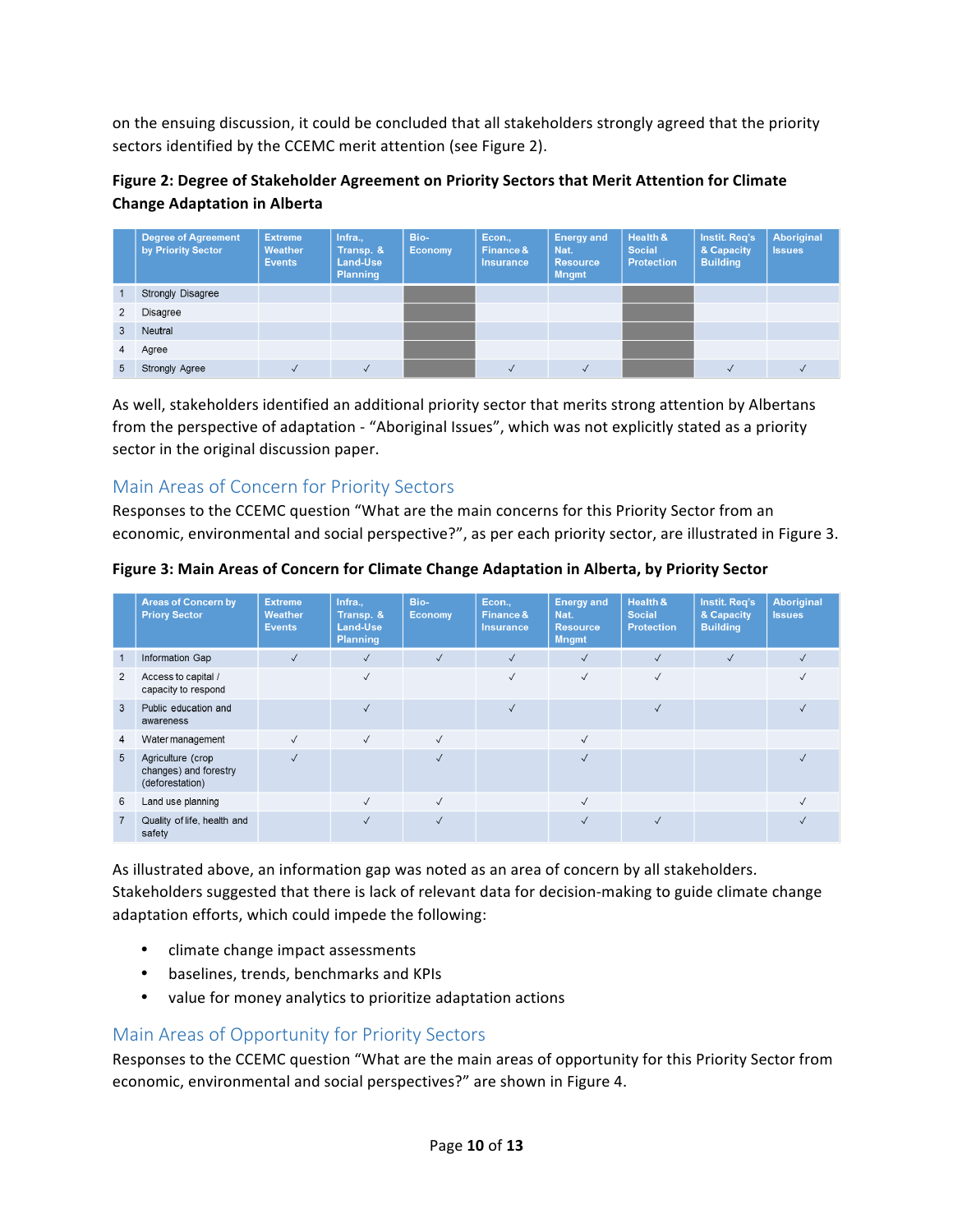|                | <b>Areas of Opportunity</b><br>by Priory Sector                          | <b>Extreme</b><br>Weather<br><b>Events</b> | Infra.,<br>Transp. &<br>Land-Use<br>Planning | Bio-<br><b>Economy</b> | Econ.,<br>Finance &<br><b>Insurance</b> | <b>Energy and</b><br>Nat.<br><b>Resource</b><br><b>Mngmt</b> | Health &<br><b>Social</b><br><b>Protection</b> | Instit. Req's<br>& Capacity<br><b>Building</b> | <b>Aboriginal</b><br><b>Issues</b> |
|----------------|--------------------------------------------------------------------------|--------------------------------------------|----------------------------------------------|------------------------|-----------------------------------------|--------------------------------------------------------------|------------------------------------------------|------------------------------------------------|------------------------------------|
| 1              | Knowledge Transfer                                                       | $\checkmark$                               | $\checkmark$                                 | $\sqrt{}$              | $\checkmark$                            | $\checkmark$                                                 | $\checkmark$                                   | $\checkmark$                                   | $\checkmark$                       |
| $\overline{2}$ | Improved land use<br>(innovation in food<br>production and forestry)     | $\checkmark$                               | $\checkmark$                                 | $\sqrt{ }$             |                                         | $\checkmark$                                                 | $\sqrt{ }$                                     |                                                |                                    |
| 3              | Energy efficiency and<br>alternative energy                              | $\sqrt{ }$                                 | $\sqrt{ }$                                   | $\sqrt{}$              |                                         | $\checkmark$                                                 |                                                |                                                |                                    |
| $\overline{4}$ | Carbon market<br>leadership and<br>innovation                            | $\checkmark$                               |                                              | $\sqrt{2}$             |                                         | $\checkmark$                                                 |                                                | √                                              |                                    |
| 5              | Industry diversification                                                 |                                            |                                              |                        | $\checkmark$                            | $\sqrt{}$                                                    | $\sqrt{ }$                                     |                                                |                                    |
| 6              | Improved infrastructure<br>planning (risk-based;<br>long-term decisions) |                                            |                                              |                        |                                         |                                                              | $\sqrt{ }$                                     |                                                |                                    |

# Figure 4: Main Areas of Opportunity for Climate Change Adaptation in Alberta, by Priority Sector

To address the information gap, which was identified as the main area of concern for climate change adaptation, stakeholders suggested that knowledge transfer is an area of opportunity. Stakeholders suggested that the aim of knowledge transfer is to:

- leverage existing tools and climate change models and best practices
- foster collaboration and partnerships
- facilitate this multi-disciplinary, multi-lateral and cross-jurisdictional information exchange

The creation of a Climate Change and Traditional [Aboriginal] Knowledge Working Group was proposed as a potential mechanism for knowledge transfer.

# Key Stakeholders and Their Roles Regarding Climate Change Adaptation

Sector-specific responses on "Who should be involved in adaptation planning in reference to the Priority Sector, and what role should they play?" are shown in Figure 5.

| Figure 5: Key Stakeholders to Be Involved in Climate Change Adaptation Planning in Alberta, by |
|------------------------------------------------------------------------------------------------|
| <b>Priority Sector</b>                                                                         |

|                 | <b>Stakeholders by</b><br><b>Priority Sector</b> | <b>Extreme</b><br>Weather<br><b>Events</b> | Infra.,<br>Transp. &<br>Land-Use<br><b>Planning</b> | Bio-<br><b>Economy</b> | Econ.,<br>Finance &<br><b>Insurance</b> | <b>Energy and</b><br>Nat.<br><b>Resource</b><br><b>Mngmt</b> | Health &<br><b>Social</b><br><b>Protection</b> | Instit. Req's<br>& Capacity<br><b>Building</b> | <b>Aboriginal</b><br><b>Issues</b> |
|-----------------|--------------------------------------------------|--------------------------------------------|-----------------------------------------------------|------------------------|-----------------------------------------|--------------------------------------------------------------|------------------------------------------------|------------------------------------------------|------------------------------------|
|                 | Federal government                               | $\checkmark$                               | $\checkmark$                                        | $\checkmark$           | $\checkmark$                            |                                                              |                                                |                                                | $\checkmark$                       |
| 2               | Provincial government                            | $\checkmark$                               | $\checkmark$                                        | $\checkmark$           | $\checkmark$                            |                                                              | $\sqrt{}$                                      |                                                | $\checkmark$                       |
| 3               | Municipal government                             | $\checkmark$                               | $\checkmark$                                        | $\checkmark$           | $\checkmark$                            | $\checkmark$                                                 | $\checkmark$                                   | $\checkmark$                                   |                                    |
| 4               | Builders and developers                          |                                            | $\sqrt{ }$                                          |                        | $\sqrt{}$                               |                                                              | $\sqrt{}$                                      |                                                |                                    |
| $5\overline{)}$ | Industry                                         |                                            |                                                     | $\checkmark$           |                                         | $\checkmark$                                                 | $\checkmark$                                   | $\checkmark$                                   | $\checkmark$                       |
| 6               | Aboriginal communities                           |                                            |                                                     |                        | $\checkmark$                            | $\checkmark$                                                 |                                                | $\checkmark$                                   | $\checkmark$                       |
| $\overline{7}$  | <b>NGOs</b>                                      |                                            |                                                     | $\checkmark$           |                                         | $\checkmark$                                                 | $\sqrt{ }$                                     |                                                | $\checkmark$                       |
| 8               | Academe                                          |                                            |                                                     |                        | $\checkmark$                            |                                                              | $\checkmark$                                   | $\checkmark$                                   | $\checkmark$                       |
| 9               | Media                                            |                                            |                                                     |                        |                                         |                                                              | $\sqrt{ }$                                     |                                                |                                    |
| 10              | Public                                           |                                            | $\checkmark$                                        |                        | $\checkmark$                            |                                                              | $\checkmark$                                   | $\checkmark$                                   |                                    |

Stakeholders: Key Areas of Focus on Adaptation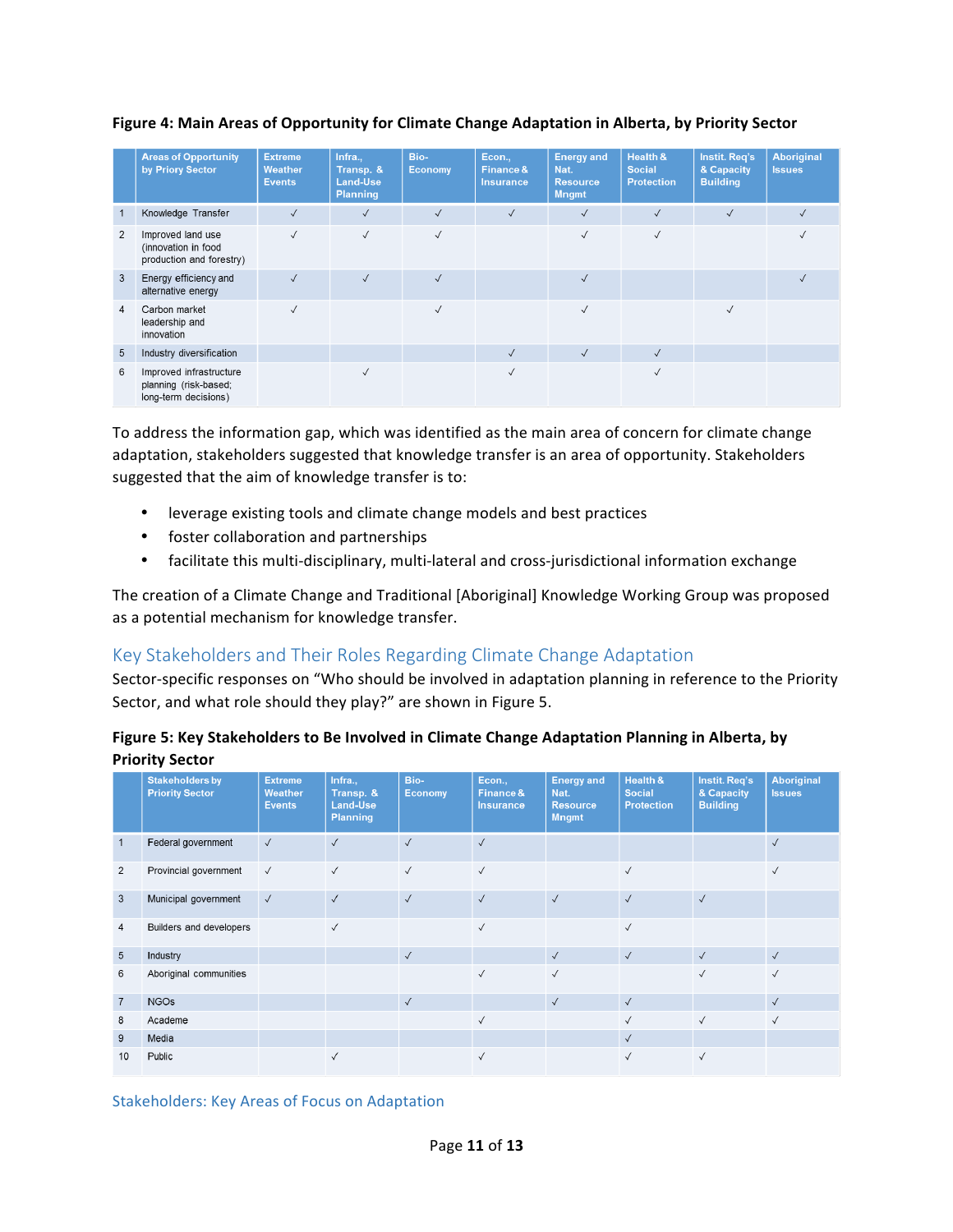### Federal government

- Develop an adaptation policy in consultation with provinces
- Support regional collaboration on climate adaptation
- Provide regulatory support for Aboriginal communities' climate change programs

#### Provincial government

- Support flood plain mapping across municipalities and rural areas (recognizing that neighboring jurisdictions share some of the same flood risks)
- Alberta develop a provincial strategy and policy on climate adaptation
- Provide information on climate adaptation to municipalities
- Develop provincial climate adaptation programs and incentives
- Monitor extreme weather risk/develop warning system and information dissemination protocol

#### Municipal government

- Provide critical information to the public, including risk assessments and up-to-date flood plain maps
- Create adaptation plans, focusing on integrated land-use
- Provide critical services and emergency response

### **Builders and developers**

• Work with regulators to establish climate-ready infrastructure, construction and maintenance

#### Industry

- Communicate industry needs to regulators regarding climate change impacts
- Facilitate corporate action on climate change adaptation (as a key part of corporate strategy)
- Assist utilities to embrace adaptation best practices

### Aboriginal communities

- Educate Aboriginal community members on climate change impacts and adaptation measures
- Share traditional knowledge with the broader community

### NGOs

• Develop measures to assess the social impacts of climate change

#### Academe

- Ensure emerging labour force appreciates/understands climate change
- Include climate change in education curriculum (sector-specific education)
- Translate science of climate change into common language

#### Media

• Communicate climate change impacts and adaptation measures to the public in user-friendly terms

### Public / End-consumer

- Ensure public is engaged by government in climate adaptation talks/dialogue
- Engage home owners in residential adaptation practices